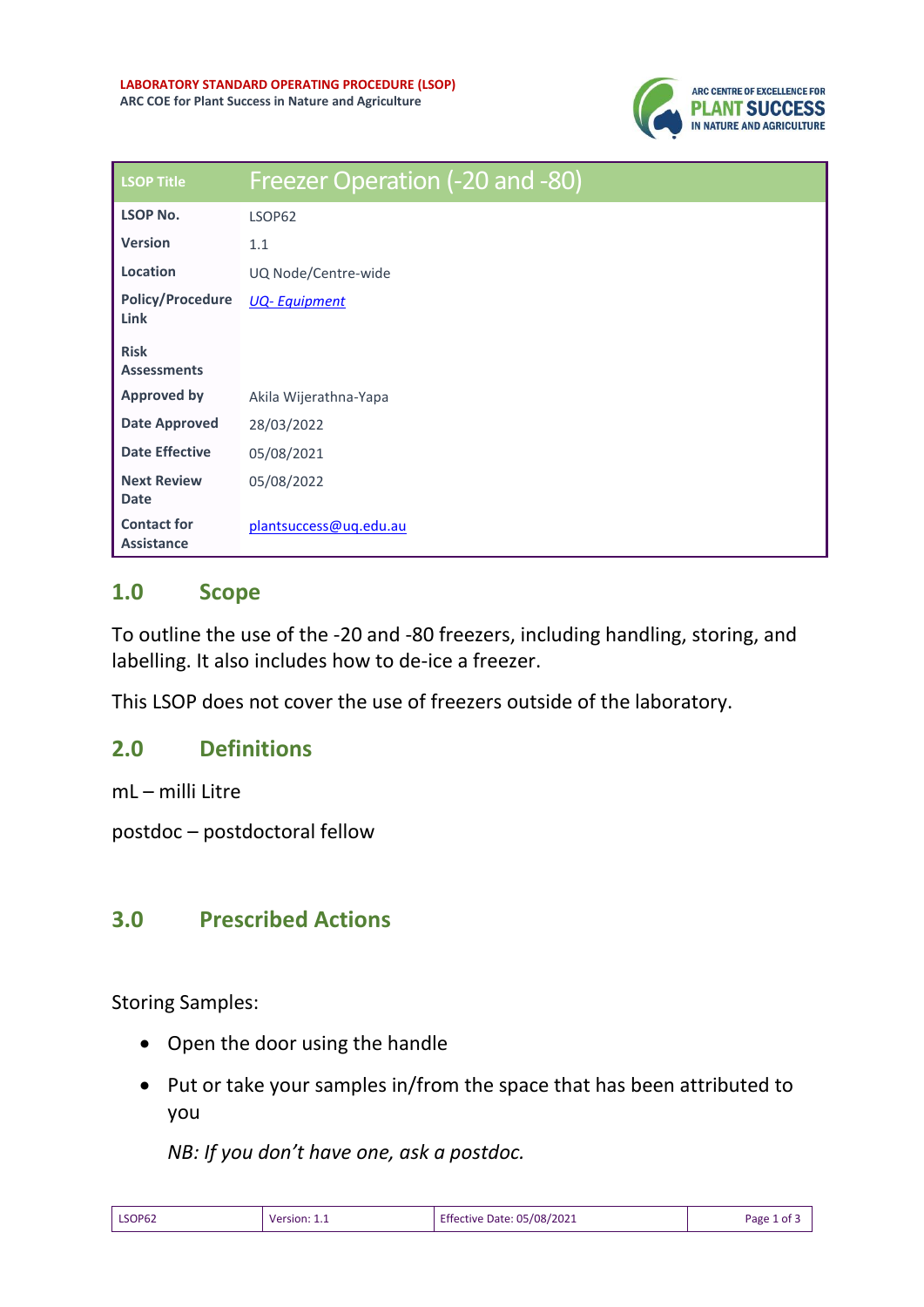• Wear gloves, preferably cotton gloves if you must spend time touching boxes and tubes.

*NB: Be careful, it is very cold.* 

- Avoid leaving the -20/-80 open longer than 10 seconds.
- Close the door using the handle. Make sure it is properly closed.
- You can store loose tubes for a month or so. After that you need to sort out the tubes into boxes.
- If you have samples in 50mL falcon tubes, you will need to grind them to fine powder and aliquot them in 2mL tubes for longer storage.
- Make sure everything you put in the -20/-80 has your name and a date on it.
- Add GMO if required.
- Consider making a personal inventory:
	- o Name of principle researcher
	- o Building and room number
	- o Freezer number
	- o Alarm identifier
	- o Shelf, rack and box number
	- o Details of sample
		- Genotype
		- Treatment
	- o Date of sample taken
	- o Date of sample storage

Managing Ice and Frost:

• Wipe down freezer's outer-door gasket to remove moisture and prevent ice build-up frequently.

| LSOP62 | Version: $1.1$ | <b>Effective Date: 05/08/2021</b> | Page 2 of 5 |
|--------|----------------|-----------------------------------|-------------|
|--------|----------------|-----------------------------------|-------------|